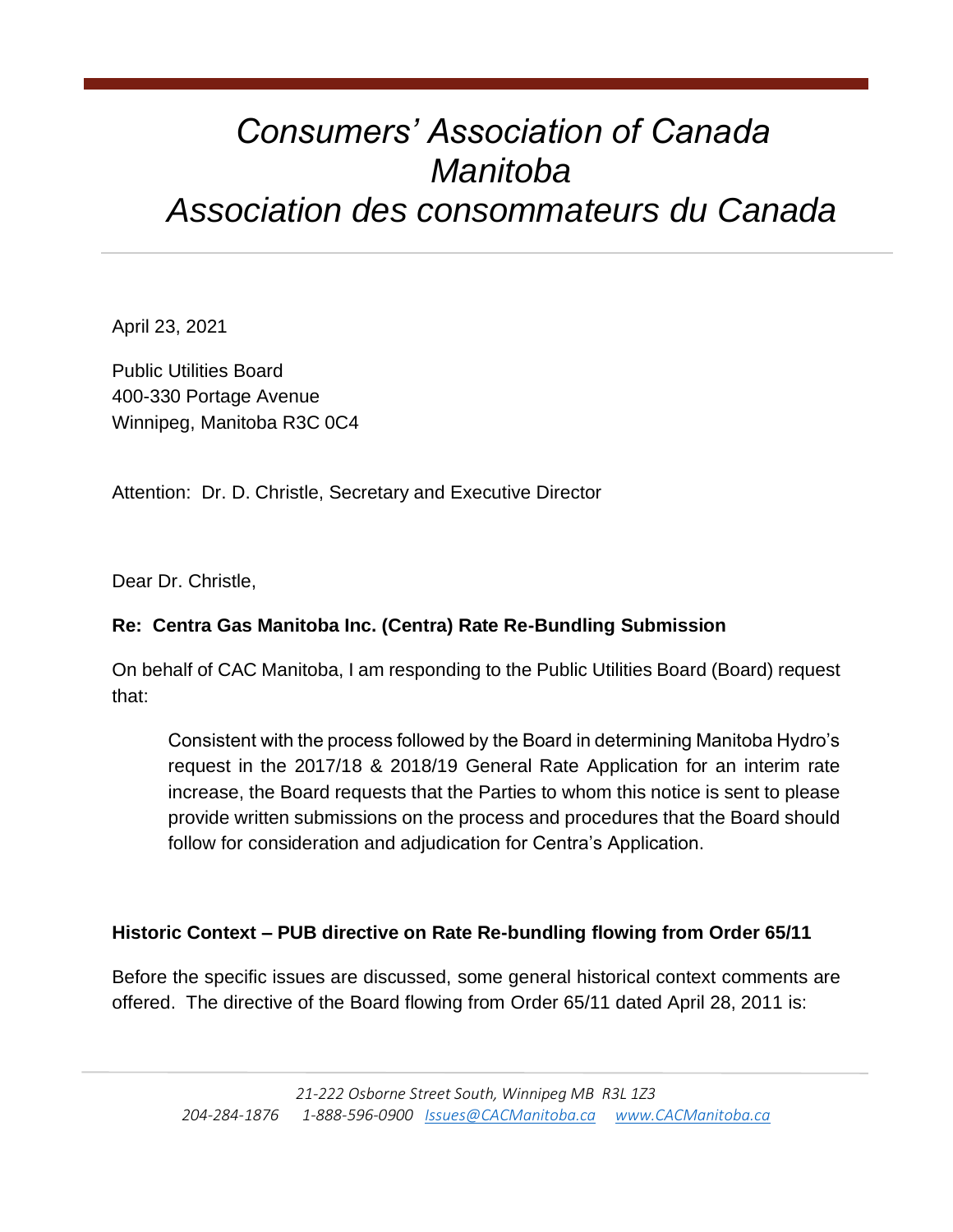Centra to propose, by May 20, 2011, a process to review and obtain Board approval of Centra's rate and service structure – including the distinction between Primary and Supplemental Gas<sup>1</sup>. and

Centra's overall rate structure, should be considered in relation to the Cost-of-Service Study currently underway.<sup>2</sup>

It is noted that the spirit of the Board's direction was in concert with concern expressed over Centra's reliance at the time on increased use of Delivered Service, a component of Supplemental Gas. The concern was that Supplemental Gas was no longer only used when weather is colder than forecasted but it had become an integral part of Centra's normal weather supply portfolio. On this basis, it was directed that the rate and service structure – specifically the distinction between Primary and Supplemental Gas – be reviewed, to ensure that the underlying cost allocation comports with cost incurrence in the provision of primary and supplemental gas service. The Board also acknowledged that the greater the reliance on Supplemental Gas, the greater the reduction of the amount of Primary gas that could be sold by retailed marketers and through the FRPGS, in other words, concern was expressed on the impact to the competitive natural gas market in Manitoba.

# **Centra's 2021 Rate Re-bundling Submission**

In response to this directive, Centra undertook to review the matter with stakeholders through one engagement session, various other meetings, and a consumer research initiative. This has culminated in its Submission, filed with the Board on March 23, 2021.

Upon a review of Centra's filed materials, Centra has positioned its Submission to rebundle Primary and Supplemental Rates as well as Transportation and Distribution Rates largely for purposes of perceived customer satisfaction, ease of administration, and simplicity, and to ensure that competitive commodity offerings are fair. CAC agrees that such issues are important. However, the primary thrust of the Board's direction flowing from Order 65/11 was not one of rate re-bundling for purposes of bill simplification or matters of administration. The spirit of the rate re-bundling directive was to ensure that the rates reasonably approximate the costs incurred in providing commodity service. Centra's Submission has not addressed this fundamental question of cost causality. It is

 $1$  Order 65/11, page 64

<sup>2</sup> Order 65/11, page 28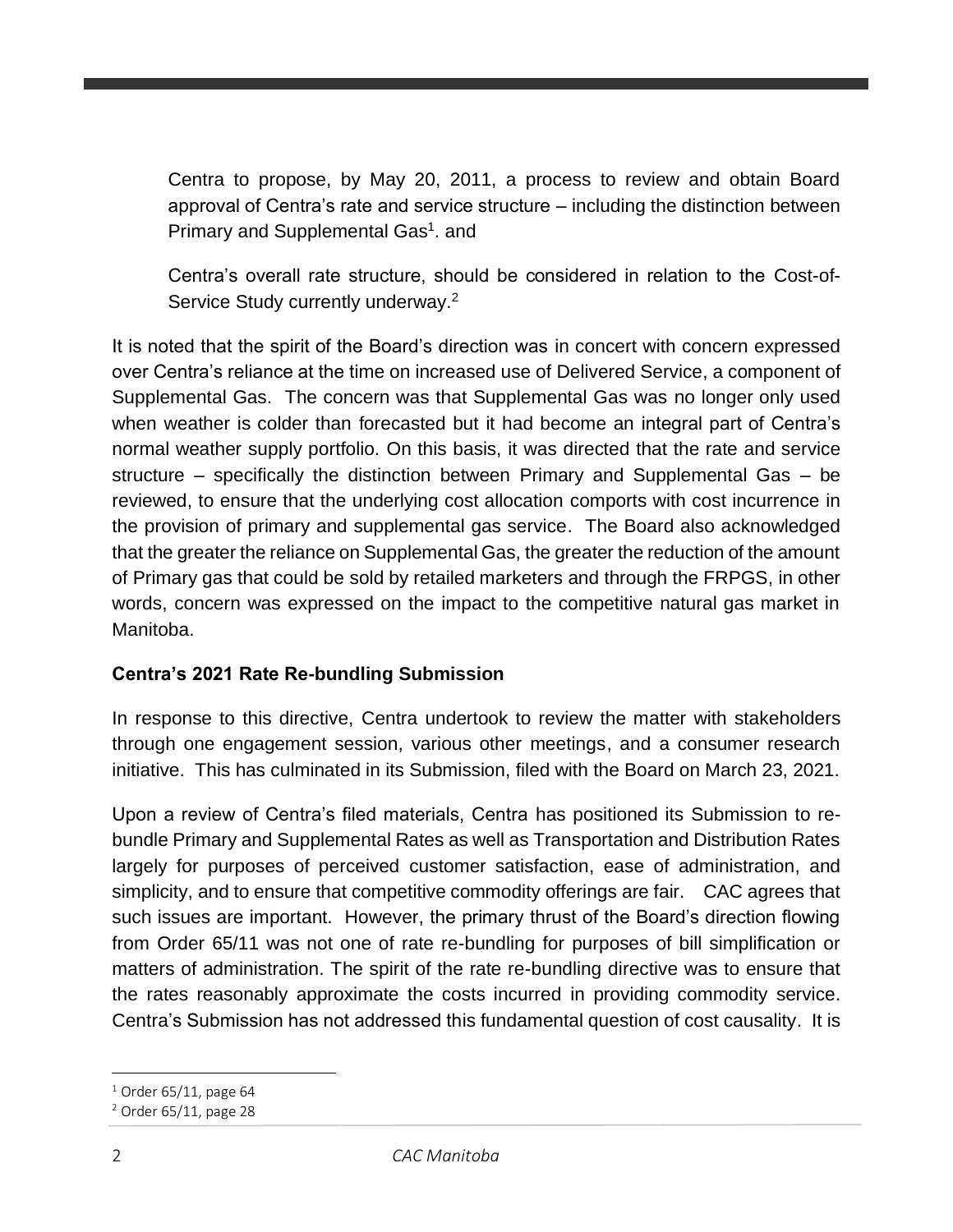imperative that ensuring Primary and Supplemental service, whether it continues to be provided as two services or on a consolidated basis as a single service, is priced reasonably reflecting the costs incurred in providing these before other matters of customer satisfaction, broker supply, and simplicity can be considered.

There are a number of matters underpinning rate re-bundling which ultimately impact the pricing of services requiring exploration to coincide with rate re-bundling. Several examples include:

- As the Board noted in Order 65/11, Centra's gas supply portfolio and practice has evolved overtime, with changes further contemplated as part of Centra's Rate Re-bundling Submission. It has been a couple of decades since Centra has reviewed the allocation of such costs;
- The allocation of fixed cost to the Primary and Supplemental rates. Currently, the basis of allocation is largely driven volumetrically. Given that these costs do not change with the level of volume procured, it would be appropriate to revisit this allocation. Further, with the proposed consolidation of primary and supplemental gas, it is unclear how this is being handled; and
- The proposed rate change to the Interruptible Class is a decrease of approximately 2.0%. The Company provides a superficial response that the favorable bill impact is due to the elimination of distinct supplemental gas rates<sup>3</sup>. If the Company's position is this is simply an administrative matter in order to simplify bills, there would be no rate impacts for any class. However, there are, and obviously, the conclusion is that the Interruptible Class is driving a different level of cost responsibility compared to current, a cost allocation and pricing issue.

# **CAC Manitoba's Position on Regulatory Process**

CAC is concerned that Centra's Submission does not set forth the reasons for the relief it seeks, consistent with the Board's Rules of Practice and Procedures, Section 23 b. CAC recommends the PUB direct Centra as the Applicant, to file an Application that sets forth its reasons for Application consistent with Section 23 b before getting too far into the process.

<sup>&</sup>lt;sup>3</sup> Appendix 1 Abbreviated Terms, page 32, lines 6-8